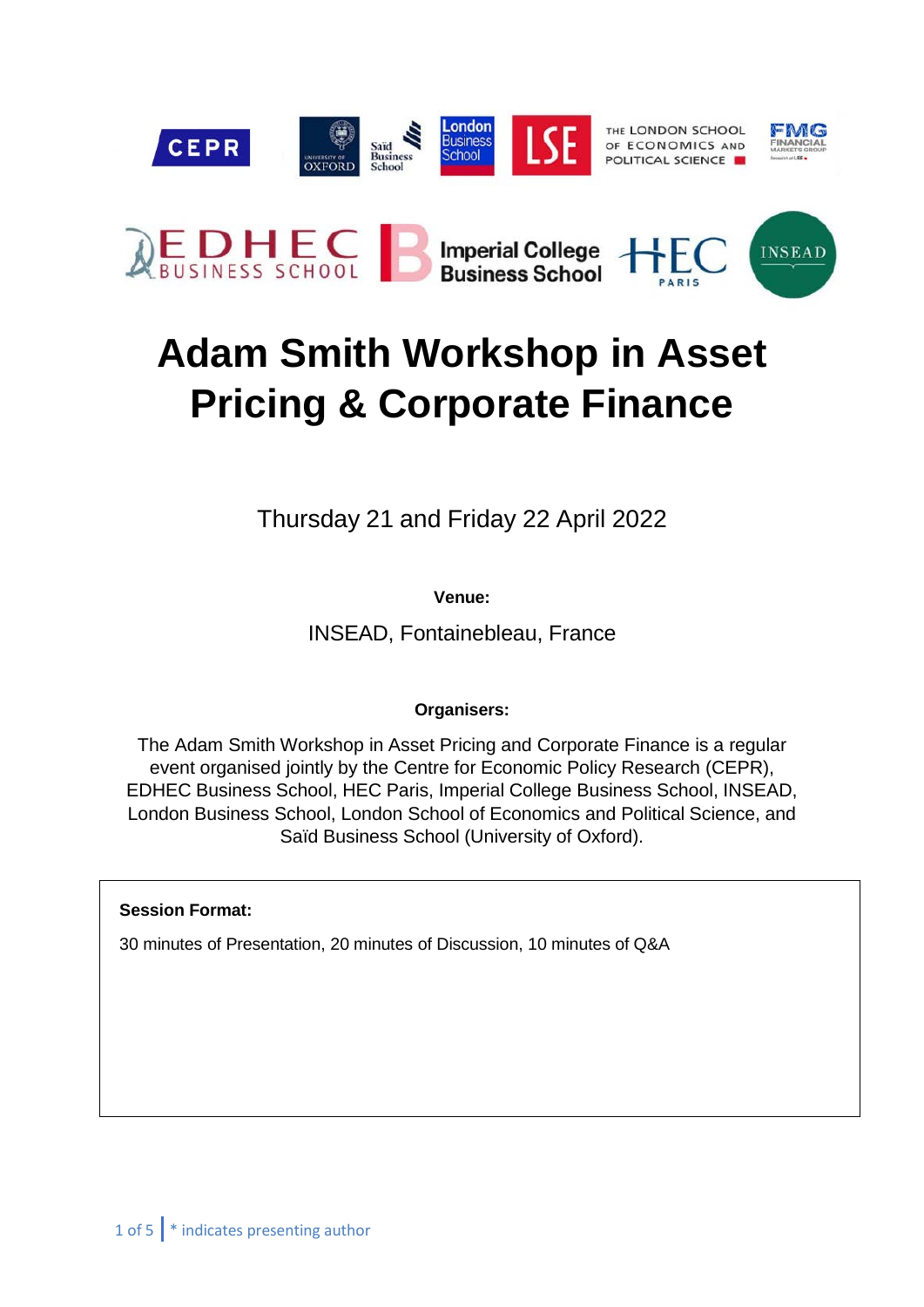*10.30 – 11.00 Welcome Coffee, Cercle South*

# **Asset Pricing**

**Session 1** Room: Amphi S

**Time:** 11:00 – 12:00

#### **Chair: Bernard Dumas**

**Paper:** Pension Plan Systems and Asset Prices

**Authors:** Nuno Coimbra\*, Francisco Gomes, Alexander Michaelides, Jialu Shen

**Discussant:** Roine Vestman

**Time:** 12:00 – 13:00

**Paper:** The Virtue of Complexity in Machine Learning Portfolios

**Authors:** Semyon Malamud\*, Bryan Kelly, Kangying Zhou

**Discussant:** Olivier Scaillet

# **Corporate Finance**

#### **Session 1**

Room: Amphi T

**Time:** 11:00 – 12:00

#### **Chair: Olivier Dessaint**

**Paper:** What Works Best in Capital Budgeting?

**Authors:** Augustin Landier \*, Nicolas Hommel, David Thesmar,

**Discussant:** Niels Gormsen

**Time:** 12:00 – 13:00

**Paper:** How Do Acquisitions Affect the Mental Health of Employees?

**Authors:** Marieke Bos\*, Ramin P. Baghai, Laurent Bach, Rui Silva

**Discussant:** Oliver Spalt

#### *13.00 – 14.00 Lunch, INSEAD restaurant*

# **Asset Pricing**

**Session 2**

Room: Amphi S

**Time:** 14:00 – 15:00

**Chair: Irina Zviadadze**

**Paper:** What do Interest Rates Reveal about the Stock Market? A Noisy Rational Expectations Model of Stock and Bond Markets

**Authors:** Matthijs Breugem\*, Adrian Buss, Joel Peress

**Discussant:** Roberto Steri

# **Corporate Finance**

#### **Session 2**

Room: Amphi T

**Time:** 14:00 – 15:00

**Chair: Johan Hombert**

**Paper:** Financial Constraints and the Racial Housing Gap

**Authors:** Pierre Mabille\*, Arpit Gupta, Christopher Hansman,

**Discussant:** Anastasia Girshina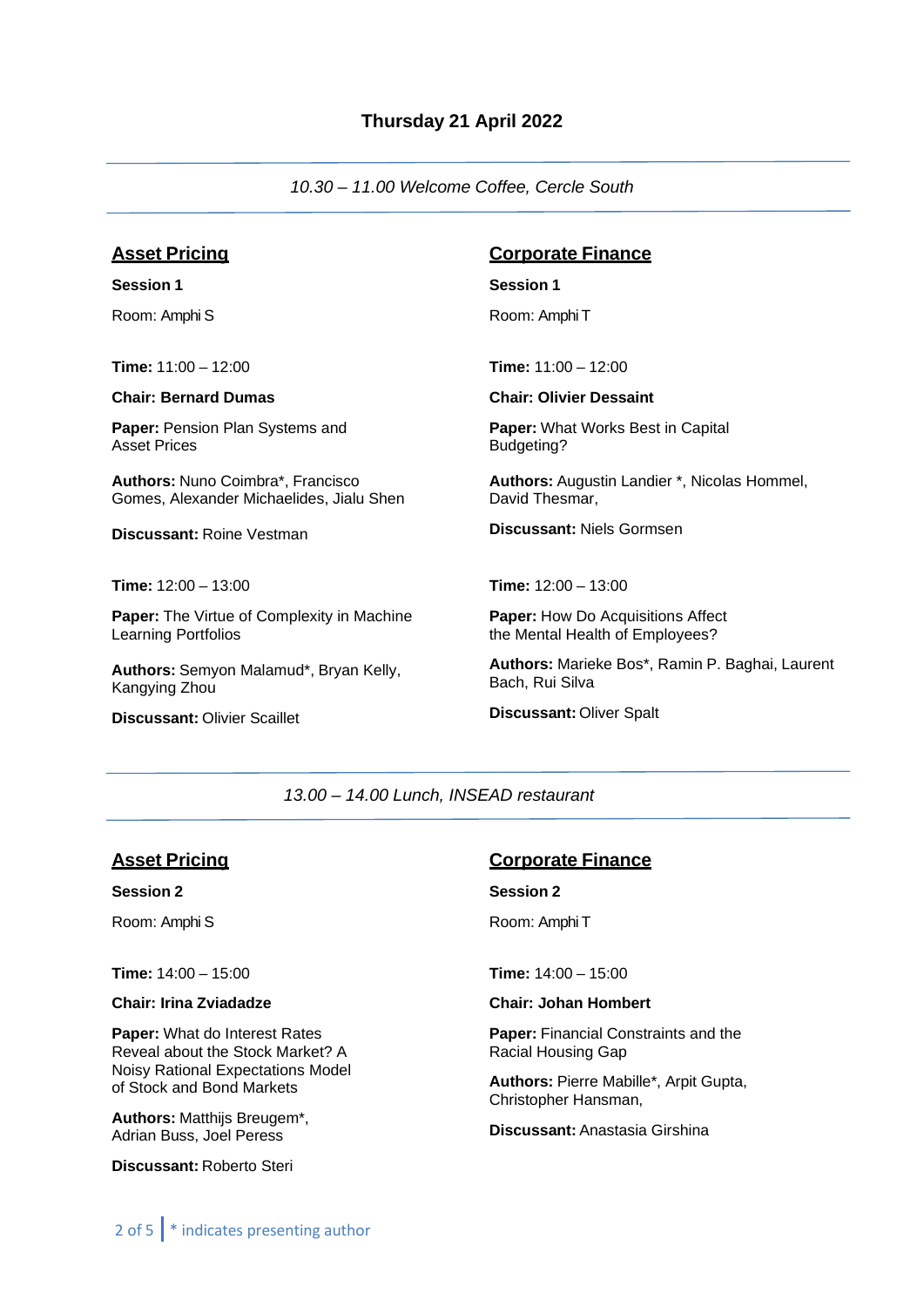*15.00 – 15.30 Delegates make their way to Amphi A – Coffee Break*

# **Joint Asset Pricing and Corporate Finance Session**

**Session 3** Room: Amphi A **Time:** 15:30 – 16:30 **Chair: Frederico Belo Paper:** Can Monetary Policy Create Fiscal Capacity? **Authors:** Tim Landvoigt\*, Vadim Elenev, Patrick Shultz, Stijn Van Nieuwerburgh **Discussant:** Ester Faia **Time:** 16:30 – 17:30 **Chair: Frederico Belo Paper:** Active vs. Passive: Information Acquisition in the Presence of Corporate **Governance Authors:** Jinyuan Zhang\*, Paula Cocoma **Discussant:** James Dow

*19.00 – 22.00 Cocktail and Dinner at Cercle*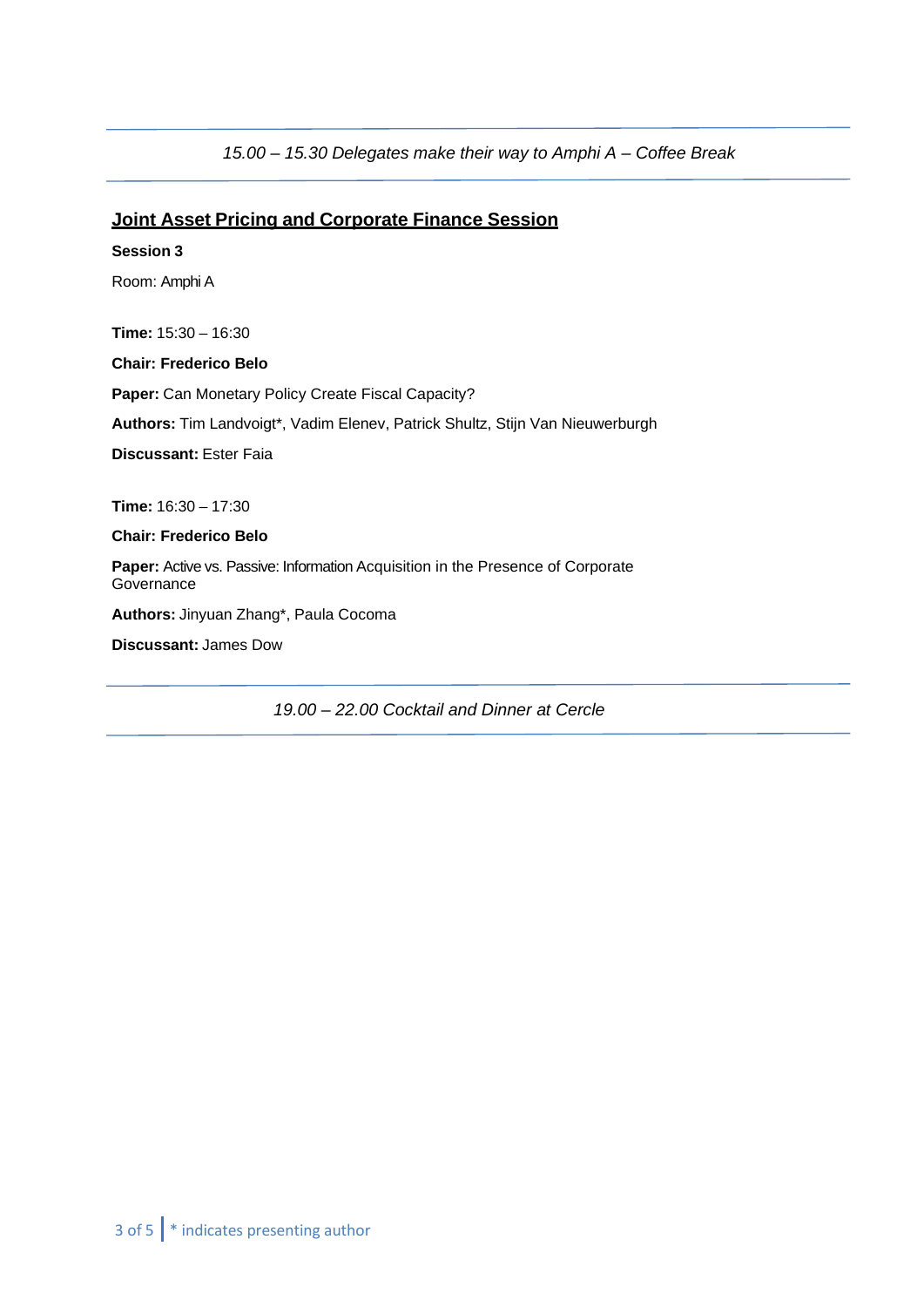*09.00 – 09.30 Refreshments, Cercle South*

# **Asset Pricing**

**Session 4** Room: Amphi S

**Time:** 09:30 – 10:30

**Chair: Hugues Langlois**

**Paper:** Sources of Return Predictability

**Authors:** Mungo Wilson\* Beata Gafka, Pavel Savor

**Discussant**: Riccardo Sabbatucci

**Time:** 10:30 – 11:30

#### **Chair: Hugues Langlois**

**Paper:** Robustness and Dynamic **Sentiment** 

**Authors:** Pascal Maenhout\*, Andrea Vedolin, Hao Xing

**Discussant:** Harjoat Bhamra

# **Corporate Finance**

**Session 4**

Room: Amphi T

**Time:** 09:30 – 10:30

**Chair: Naveen Gondhi**

**Paper:** Credit Risk and the Life Cycle of Callable Bonds: Implications for Real Corporate Decisions

**Authors:** Dong Yan\*, Bo Becker, Murillo Campello, Viktor Thell

**Discussant**: Philip Valta

**Time:** 10:30 – 11:30

**Chair: Naveen Gondhi**

**Paper:** Collateral Reallocation

**Authors:** Denis Gromb\*, Jason Donaldson, Giorgia Piacentino

**Discussant:** Martin Oehmke

*11.30 – 12.00 Coffee Break*